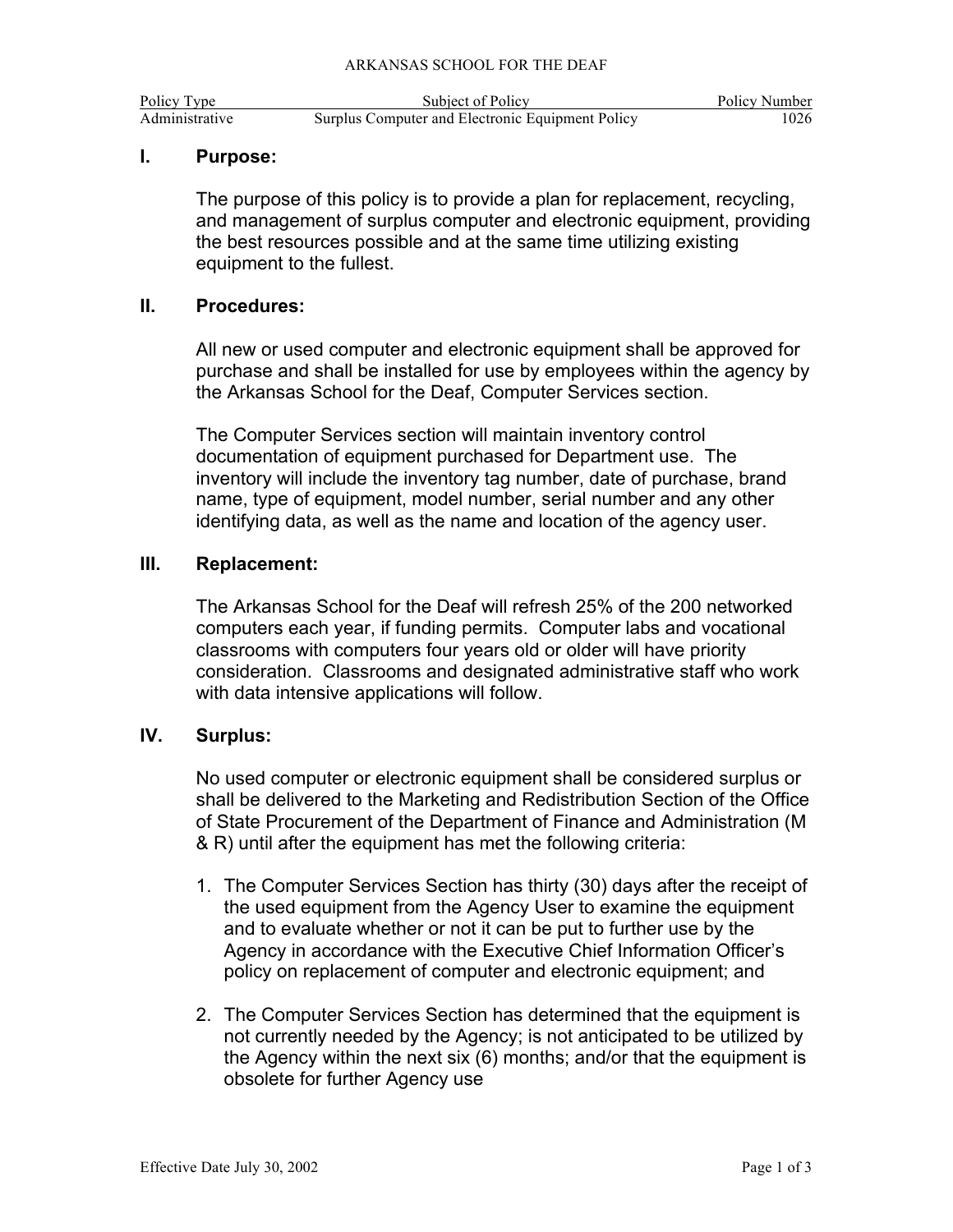| Policy Type    | Subject of Policy                                | Policy Number |
|----------------|--------------------------------------------------|---------------|
| Administrative | Surplus Computer and Electronic Equipment Policy | 1026          |

Equipment meeting the defined criteria will be either:

- 1. Redistributed to other areas within the Agency;
- 2. Kept as a back stock of computer hardware and electronics for the purpose of parts harvesting for the repair, maintenance, and upgrade of computers in use (not to exceed 10% of the number of state employee computers in the Agency);
- 3. Sent to the Marketing and Redistribution Section of the Office of State Procurement of the Department of Finance and Administration for sale, auction, recycling, donation, demanufacturing or disposal.

### **V. Secure Removal of Data**

The following procedures will be followed prior to sending surplus computer and electronic equipment to the Marketing and Redistribution Section of the Office of State Procurement of the Department of Finance and Administration:

All non-serviceable hard drives of surplus computer equipment shall be physically destroyed/impaired beyond reasonable use.

All serviceable hard drives of surplus computer equipment shall be formatted using a software solution "over writing" the formatted drive with techniques that use a minimum of 6 wiping cycles.

#### **VI. Disbursement of Revenues**

If the sale of surplus computer or electronic equipment is outside the agency and conducted by the Marketing and Redistribution Section of the Office of State Procurement of the Department of Finance and Administration:

- 1. Fifty percent (50%) of the proceeds shall be returned to the owning agency;
- 2. Twenty-five (25%) of the proceeds shall be deposited with the Marketing and Redistribution Section of the Office of State Procurement of the Department of Finance and Administration; and
- 3. Twenty-five (25%) of the proceeds shall be deposited in the Computer and Electronic Recycling Fund established by Act 1410.